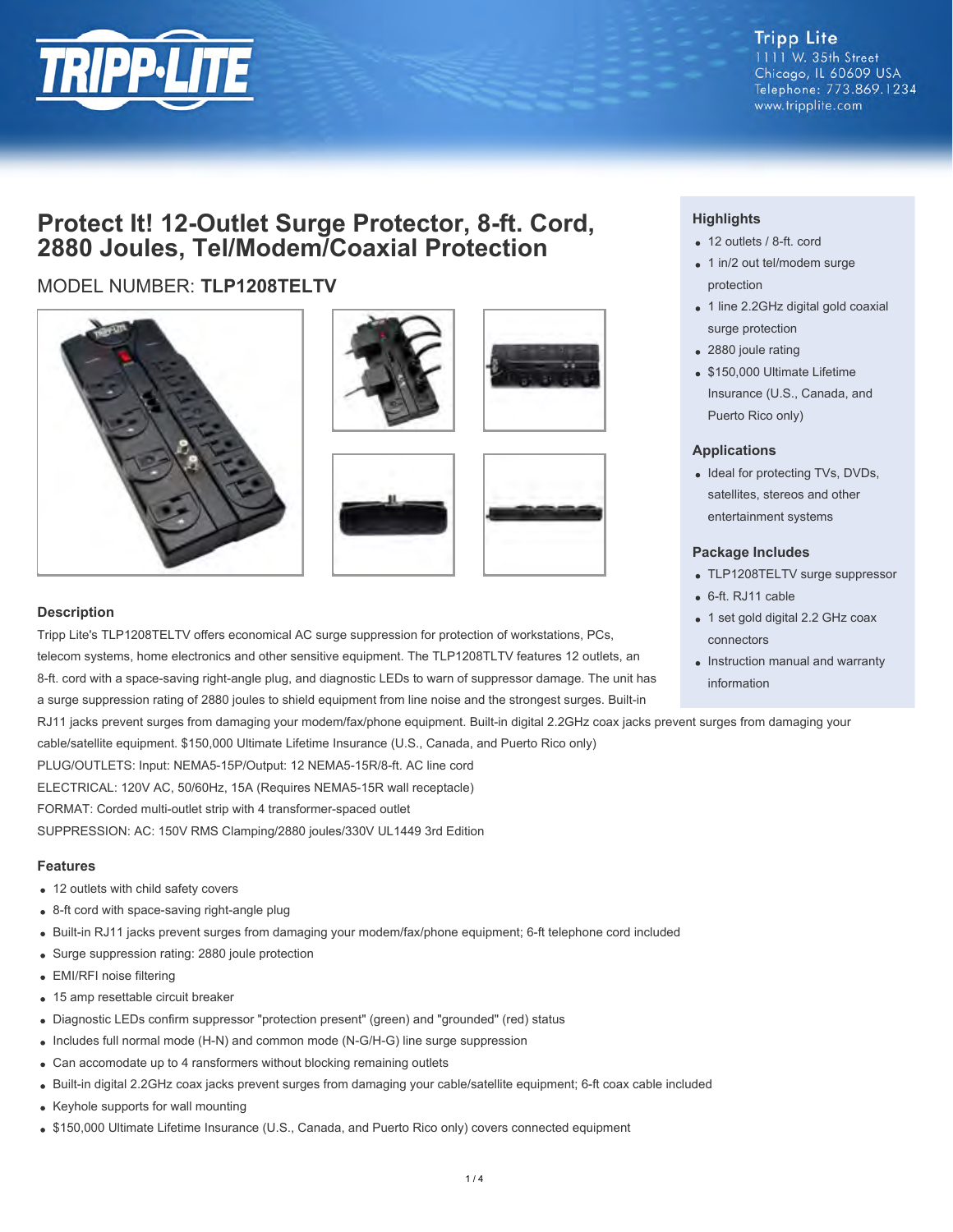

# **Specifications**

| <b>OVERVIEW</b>                              |                                                                                           |  |
|----------------------------------------------|-------------------------------------------------------------------------------------------|--|
| Style                                        | Strip                                                                                     |  |
| <b>OUTPUT</b>                                |                                                                                           |  |
| Output Volt Amp Capacity (VA)                | 15                                                                                        |  |
| <b>Frequency Compatibility</b>               | 50 / 60 Hz                                                                                |  |
| <b>Output Receptacles</b>                    | $(12)$ 5-15R                                                                              |  |
| Output (Watts)                               | 1875                                                                                      |  |
| Overload Protection                          | 15A resettable circuit breaker                                                            |  |
| <b>Transformer Accommodation</b>             | Supports 4 large transformer plug accessories without covering remaining outlets          |  |
| <b>Outlet Orientation</b>                    | Two rows of outlets, including 4 widely spaced for transformers                           |  |
| <b>USB Charging</b>                          | No                                                                                        |  |
| <b>INPUT</b>                                 |                                                                                           |  |
| Nominal Input Voltage(s) Supported           | <b>120V AC</b>                                                                            |  |
| Recommended Electrical Service               | 120V (110-125V)                                                                           |  |
| Input Connection Type                        | <b>NEMA 5-15P</b>                                                                         |  |
| Input Plug Features                          | Space-saving right angle input plug                                                       |  |
| Input Cord Length (ft.)                      | 8                                                                                         |  |
| Input Cord Length (m)                        | 2.4                                                                                       |  |
| Input Cord Gauge Type                        | 14 gauge, SJT                                                                             |  |
| Voltage Compatibility (VAC)                  | 120                                                                                       |  |
| Maximum Surge Amps                           | 180000                                                                                    |  |
| <b>USER INTERFACE, ALERTS &amp; CONTROLS</b> |                                                                                           |  |
| Switches                                     | Two-position on/off power switch                                                          |  |
| Diagnostic LEDs                              | Built-in LEDs confirm suppressor "protection present" (green) and "grounded" (red) status |  |
| <b>SURGE / NOISE SUPPRESSION</b>             |                                                                                           |  |
| AC Suppression Joule Rating                  | 2880                                                                                      |  |
| AC Suppression Response Time                 | $< 1$ ns                                                                                  |  |
| <b>Protection Modes</b>                      | Includes full normal mode (H-N) and common mode (N-G / H-G) line surge suppression        |  |
| Clamping Voltage (RMS)                       | 150                                                                                       |  |
| UL1449 Let Through Rating                    | 330V L-G, 400V L-N, 400V N-G                                                              |  |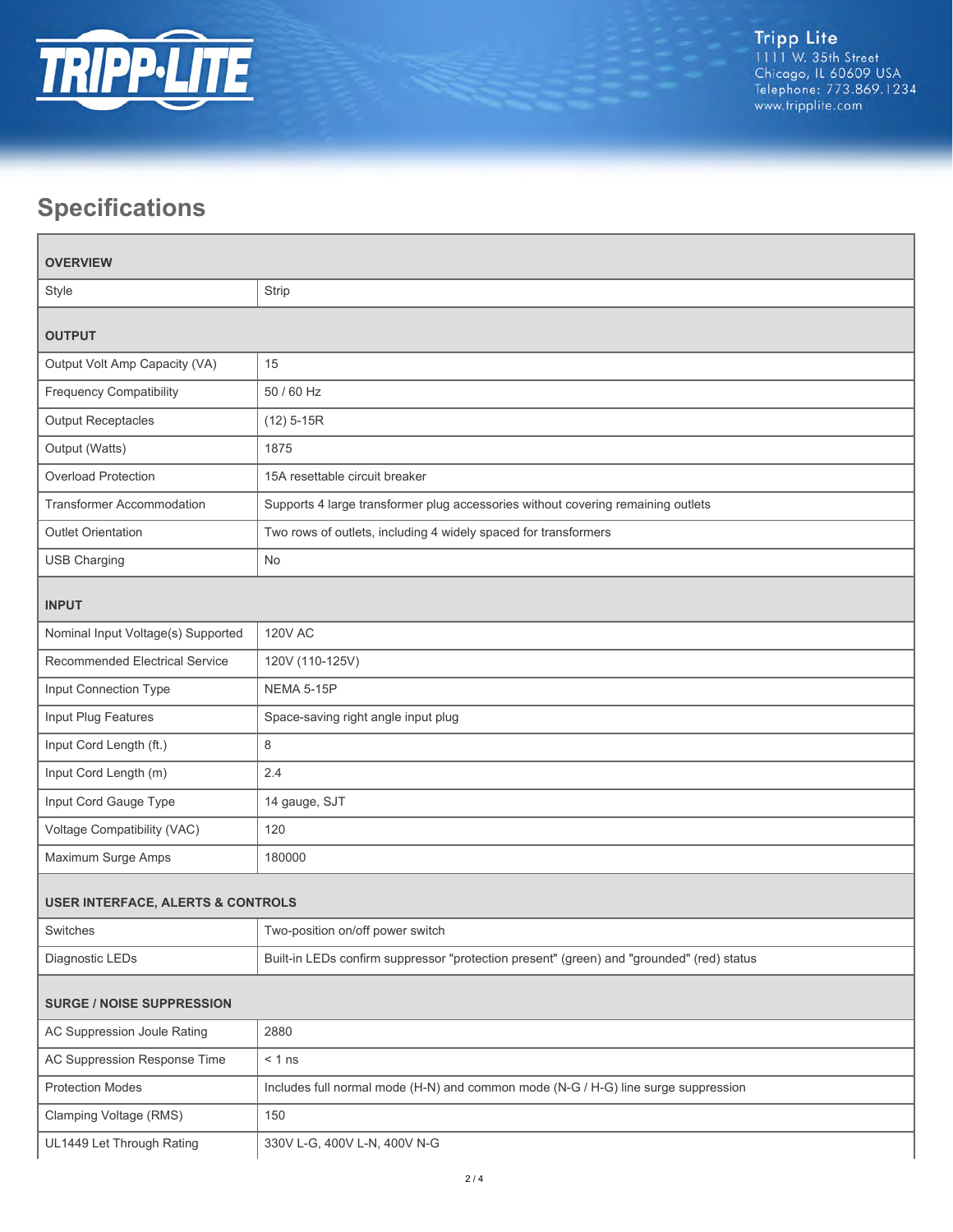

Tripp Lite<br>1111 W. 35th Street<br>Chicago, IL 60609 USA<br>Telephone: 773.869.1234<br>www.tripplite.com

| EMI / RFI Filtering                                     | Up to 40dB                                                                              |  |
|---------------------------------------------------------|-----------------------------------------------------------------------------------------|--|
| <b>DATALINE SURGE SUPPRESSION</b>                       |                                                                                         |  |
| Telephone/DSL Protection                                | Yes                                                                                     |  |
|                                                         |                                                                                         |  |
| Cable (Coax) Protection                                 | Yes                                                                                     |  |
| Network (Ethernet) Protection                           | No                                                                                      |  |
| <b>PHYSICAL</b>                                         |                                                                                         |  |
| Shipping Dimensions (hwd / in.)                         | 2.05 x 8.66 x 13.39                                                                     |  |
| Shipping Dimensions (hwd / cm)                          | 5.21 x 22.00 x 34.01                                                                    |  |
| Shipping Weight (lbs.)                                  | 2.29                                                                                    |  |
| Shipping Weight (kg)                                    | 1.04                                                                                    |  |
| Unit Dimensions (hwd / in.)                             | 1.54 x 2.72 x 10.30                                                                     |  |
| Unit Dimensions (hwd / cm)                              | 3.91 x 6.91 x 26.16                                                                     |  |
| Unit Weight (lbs.)                                      | 2.12                                                                                    |  |
| Unit Weight (kg)                                        | 0.96                                                                                    |  |
| Material of Construction                                | Plastic                                                                                 |  |
| Integrated Keyhole Mounting Tabs                        | Keyhole mounting tabs enable wall mounting                                              |  |
| <b>Housing Color</b>                                    | Silver                                                                                  |  |
| Receptacle Color                                        | <b>Black</b>                                                                            |  |
| Color (AC Line Cord)                                    | <b>Black</b>                                                                            |  |
| Outlets Measurement (Center to<br>Center)               | Distance between standard outlets = 25.4mm; Distance between transformer outlets = 57mm |  |
| Keyhole Slot Mounting<br>Measurement (Center to Center) | Distance between horizontal tabs = 152mm; Distance between vertical tabs = 73.5mm       |  |
| <b>SPECIAL FEATURES</b>                                 |                                                                                         |  |
| Right-Angle Plug                                        | Yes                                                                                     |  |
| <b>CERTIFICATIONS</b>                                   |                                                                                         |  |
| UL1449 3rd Edition (AC<br>Suppression)                  | UL1449 3rd Edition                                                                      |  |
| UL1363 (Power Tap)                                      | UL1363                                                                                  |  |
| UL497A (Communications)                                 | <b>UL497A</b>                                                                           |  |
| FCC Part 68 (Communications)                            | FCC Part 68                                                                             |  |
| cUL / CSA (Canada)                                      | CUL                                                                                     |  |
| Industry Canada (Communications)                        | Industry Canada                                                                         |  |
| Approvals                                               | Exceeds IEEE587 category A&B specifications                                             |  |